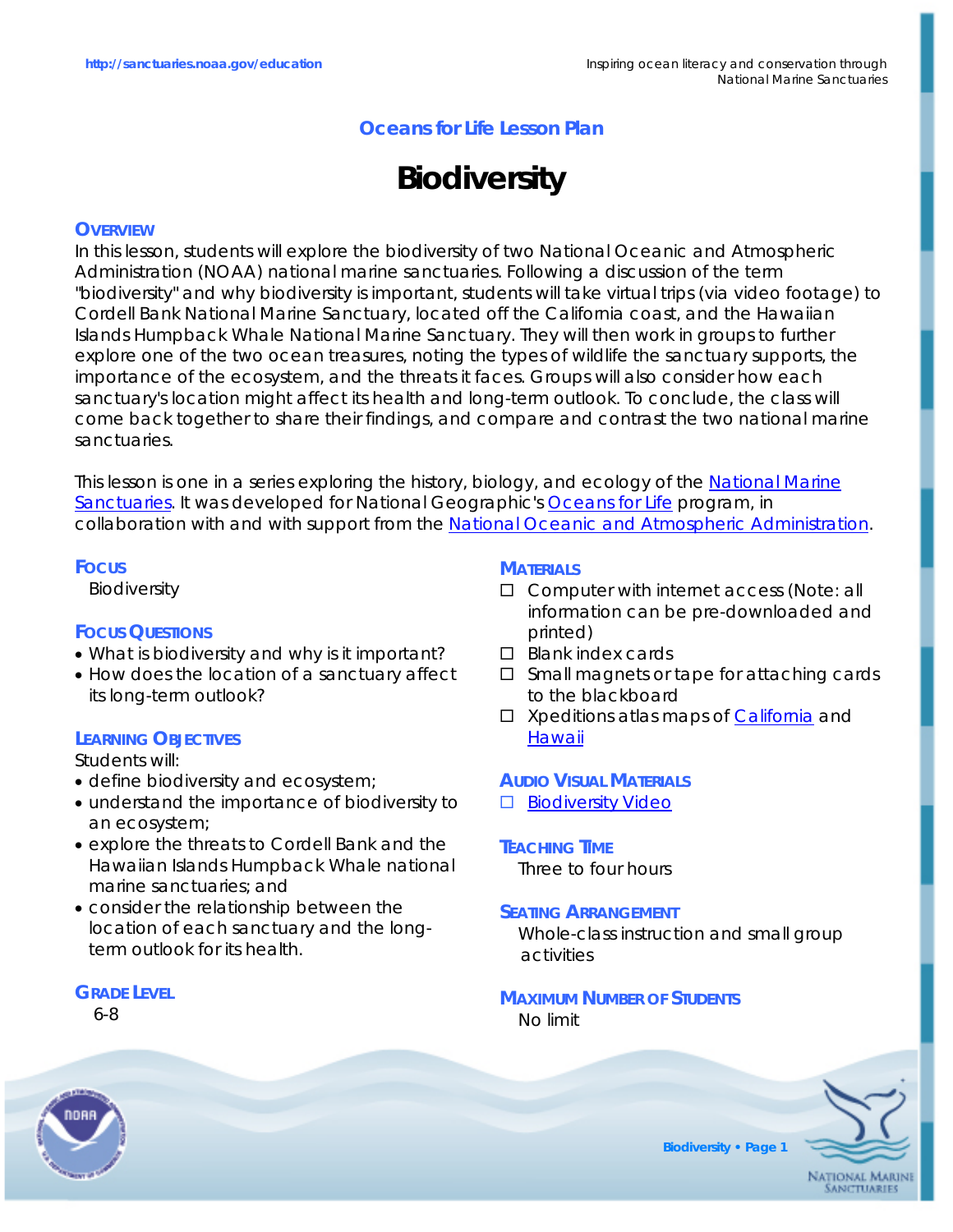## **KEY WORDS**

Biodiversity, Cordell Bank National Marine Sanctuary, Hawaiian Islands Humpback Whale National Marine Sanctuary, Marine Conservation, Ecosystem, Populations

## **PREPARATION**

- Download and prepare video clips
- Print *Xpeditions* maps

## **LEARNING PROCEDURE**

## **Opening:**

Explain to students that in this lesson, they will be answering the following questions:

- What is biodiversity?
- Why is biodiversity important?
- How does the location of a sanctuary affect its long-term outlook?

As a class, create working definitions for the words *ecosystem* and *biodiversity*. Brainstorm a list of the organisms found in your local ecosystem and write the list on the board. Discuss with the class the importance of biodiversity. Elicit their opinions on why biodiversity is important and in what ways preserving biodiversity enhances the life of local people. Ask students to think of any ways in which preserving biodiversity locally might have a national or global effect. Encourage them to think about the far-reaching effects of habitat destruction and species loss. Some resources to help with this discussion include:

[Loss of Diversity and Extinctions](http://www.globalissues.org/EnvIssues/Biodiversity/Loss.asp#LongTermCosts) [Environmental Tourism at the Global Level](http://www.uneptie.org/pc/tourism/sust-tourism/env-global.htm) [New Medicines at Risk from Biodiversity Loss](http://www.sciencedaily.com/releases/2003/10/031017073822.htm)

## **Development:**

As a class, locate Cordell Bank and Hawaiian Islands Humpback Whale national marine sanctuaries on the maps. Explain that both sanctuaries were established to protect and support marine ecosystems. Have pairs of

students brainstorm a list of characteristics of marine ecosystems. After five minutes, have student pairs share their answers with the class and record the list on the board or on chart paper. Show students the introductory [video](http://mm.coexploration.org/video/tcoe/vtw06/bbflv/index.html)  [clip](http://mm.coexploration.org/video/tcoe/vtw06/bbflv/index.html).

Divide the class into research teams of four or five. Assign half of the teams to research [Cordell Bank National Marine Sanctuary](http://www.cordellbank.noaa.gov) and the other half to research Hawaiian Islands **[Humpback Whale National Marine Sanctuary](http://hawaiihumpbackwhale.noaa.gov).** Teams may also use the **Encyclopedia of the** [Sanctuaries](http://marinelife.noaa.gov) for their research. Tell students to focus on the following:

- Location of the sanctuary (have them mark it on the map)
- Characteristics of the ecosystem the sanctuary supports (water temperature, physical geography, etc.)
- Wildlife present in the sanctuary
- Importance of the ecosystem in general or any particular species found in the sanctuary
- Proximity and culture of human settlements near the sanctuary
- Challenges facing the sanctuary, and whether or not they are human-induced

Give each team about 20 index cards. As they research the above points, teams should use index cards to describe the oceanographic, meteorological, and physical features of the sanctuary. They should also create a card for each species found in the sanctuary, writing its name on the front and any other pertinent information about it (is it endangered? what threats does it face? is it unique to this area? what is its food source?) on the back. (These cards will be used later in a whole class activity.) Give groups about 45 minutes to an hour to complete their research. When teams have completed their research, bring the class back together and show the [video interviews](http://mm.coexploration.org/video/tcoe/vtw06/bbflv/index.html) with sanctuary managers. Then invite teams to



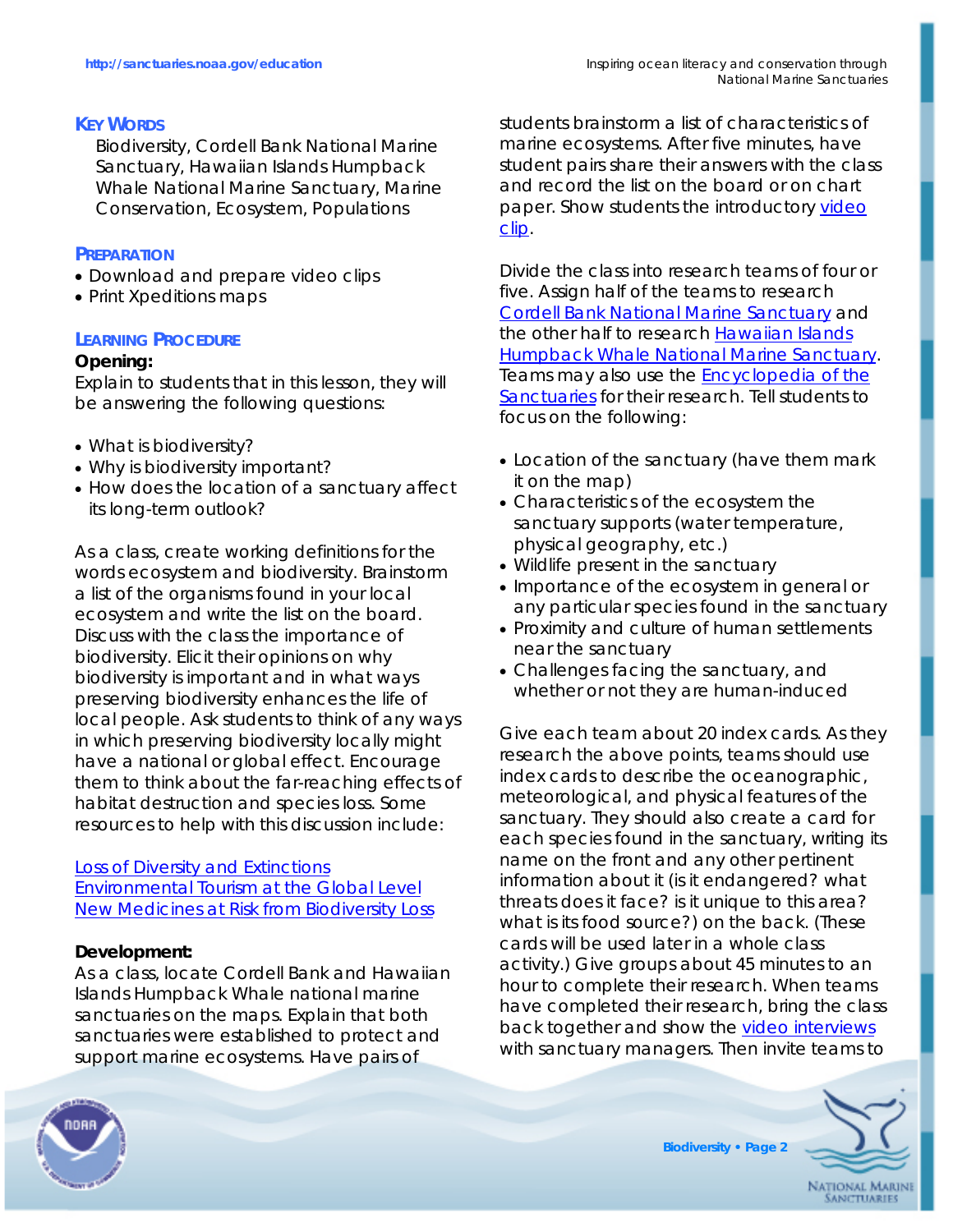share their information. Have teams present their findings first for one sanctuary then the other. Instruct the students to take notes on the findings of each team.

After each team has presented their findings, draw a large Venn diagram on the board.

Using one circle to represent Cordell Bank National Marine Sanctuary and one to represent the Hawaiian Islands Humpback Whale National Marine Sanctuary, have the students place their cards on the diagram using magnets or tape. When all the cards have been placed, lead a class discussion about the results. Ask students:

- Which aspects of the physical environment are the same in both sanctuaries? Which are different?
- How many species are found in both sanctuaries?
- Are there more species that are unique to one or the other sanctuary, or can many be found in both? Why do you think this is?
- Which species can be found in both sanctuaries? Do they use the sanctuaries for different purposes (breeding, feeding, etc.)? What does this imply about the importance of the sanctuaries?

Direct students to go back to their teams and return their species cards to them. Tell them they will now be investigating food webs. (A review of food webs can be found [here](http://www.vtaide.com/png/foodchains.htm).) Using their species cards, each team should create a basic food web for their sanctuary. Have each team use half of the board to arrange their cards and use arrows to show which animals eat and are eaten by others. When the food webs are complete, have students return to their seats. Ask students to consider the effects of changes to the environment or one or more species in each food web. For example, ask "What would happen if there were a sudden dying of phytoplankton in the Cordell Bank sanctuary?" Students should note that as primary producers, phytoplankton support the entire food web and the effects would be felt throughout. Help guide students in reflecting on the effects on the various levels of the food web of different changes.

## **Closing:**

Explain that Hawai`i is the most important breeding ground for North Pacific humpbacks, and people and humpbacks are increasing their shared use of the same marine habitats. Ask students how this shared use might pose a threat to the Hawaiian Islands Humpback Whale National Marine Sanctuary's ecosystem. Another population of humpback whales, along with blue whales, visits Cordell Bank in the summer to feed on krill. How might changes in the ecosystem at Cordell Bank affect the whale population? Have groups of students explore some of the threats to these ecosystems (tourism, overfishing, destruction of habitat) and report back to the class.

# **SUGGESTED STUDENT ASSESSMENT**

Have students write essays that provide information about one of the two sanctuaries, focusing specifically on the challenges faced by the sanctuary and the outlook for the future health of the ecosystem. Teachers or students may use this [rubric](http://interactives.mped.org/rubric726.aspx) for evaluation purposes.

# **EXTENDING THE LESSON**

- Have students research a local conservation area and prepare posters detailing the area's biodiversity, threats to its health, and importance of preservation.
- Have students use the [Hotspots Explorer](http://www.biodiversityhotspots.org/xp/Hotspots) from Conservation International to explore biodiversity hotspots around the globe. Ask students to select three hotspots that they think are most worthy of preservation. Students should be prepared to provide convincing arguments for their choices.
- Research other national marine sanctuaries to compare and contrast their physical